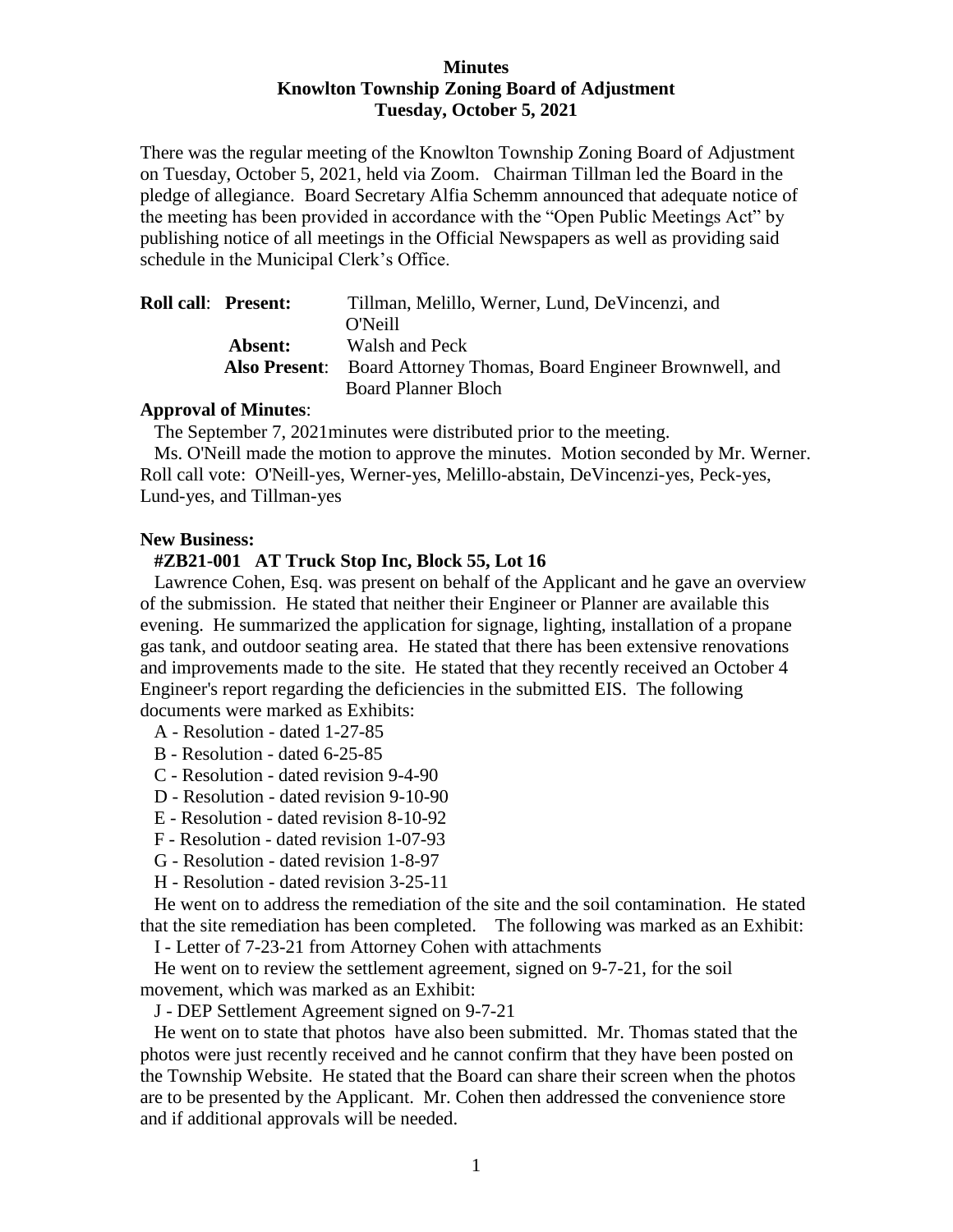#### **Knowlton Township Zoning Board of Adjustment Conservation Corober 5, 2021**

 Mr. Tillman and Ms. O'Neill performed a site visit and Mr. Tillman questioned the approval and additional lighting, the removal of the berm and mature landscaping, the addition of the walkway, other improvements, and the additional signage. The Board discussed getting an analysis of what exists (approved and or not approved), what is permitted, and what is being requested. The Board also discussed any expansions and the unapproved mini mart/convenience store. Mr. Cohen stated that there has been no expansion since his client has purchased the property and he does not know if there was any formal approvals. Mr. Bloch shared the screen and displayed the photo of the building. Ms. O'Neill questioned the signage posted in the men's room in the mart regarding the contaminated water. Mr. Cohen stated that he will research it. Ms. O'Neill stated that it appears that there were no permits issued for all of the work that was done and it was noted in the Zoning Officer's violation letter. Mr. Cohen stated that he knows that Construction permits were issued. Mr. Thomas asked if that information could be supplied to the Board. Ms. DeVincenzi asked if the transfer of the deed details the uses. Mr. Thomas stated that he does not know if the deed would address the uses. Mr. Werner asked when the details of the violations will be addressed. Mr. Thomas stated that the details will need to be addressed by the Applicant. It was noted that all documents need to be submitted at least 10 days prior to the meeting.

The hearing was opened to the public for questions of Mr. Cohen.

 Hal Bromm thanked Mr. Tillman and Ms. O'Neill for doing a site visit and he urged everyone to do a site visit. He questioned the documents that should be posted on the Township Website. Ms. Schemm stated that all of the documents, have been posted for the past several months, on the Knowlton Website Home Page in the right hand column. Mr. Bromm questioned whether the water contamination is addressed in the EIS. Mr. Cohen stated that he is not sure. Ms. O'Neill stated it appears that the water has been contaminated for several years. Mr. Bromm questioned the posting of the telephone hot line for the idling of trucks and he also questioned the installation of the barrier blocks.

Sarah Scott stated that most of her questions were addressed by Mr. Bromm.

Frank Van Horn commented about setting precedents.

With there being no further public comment, the hearing was closed to the public.

 The Board then discussed the scheduling of the next meeting. Mr. Thomas announced that this matter is being carried to the Board's November 2nd meeting, via Zoom, without further notice. Mr. Werner suggested that the Board Secretary review the meeting dates on the website. Ms. Schemm stated that she will review them with the Webmaster.

#### **Open to the Public:**

 The meeting was opened to the public for non-agenda items. With there being no public comment, the meeting was closed to the public.

#### **Other Business:**

### **Zoning Officer Memo**

Mr. Thomas stated that he will reach out to the Zoning Officer and report back to the Board at the next meeting.